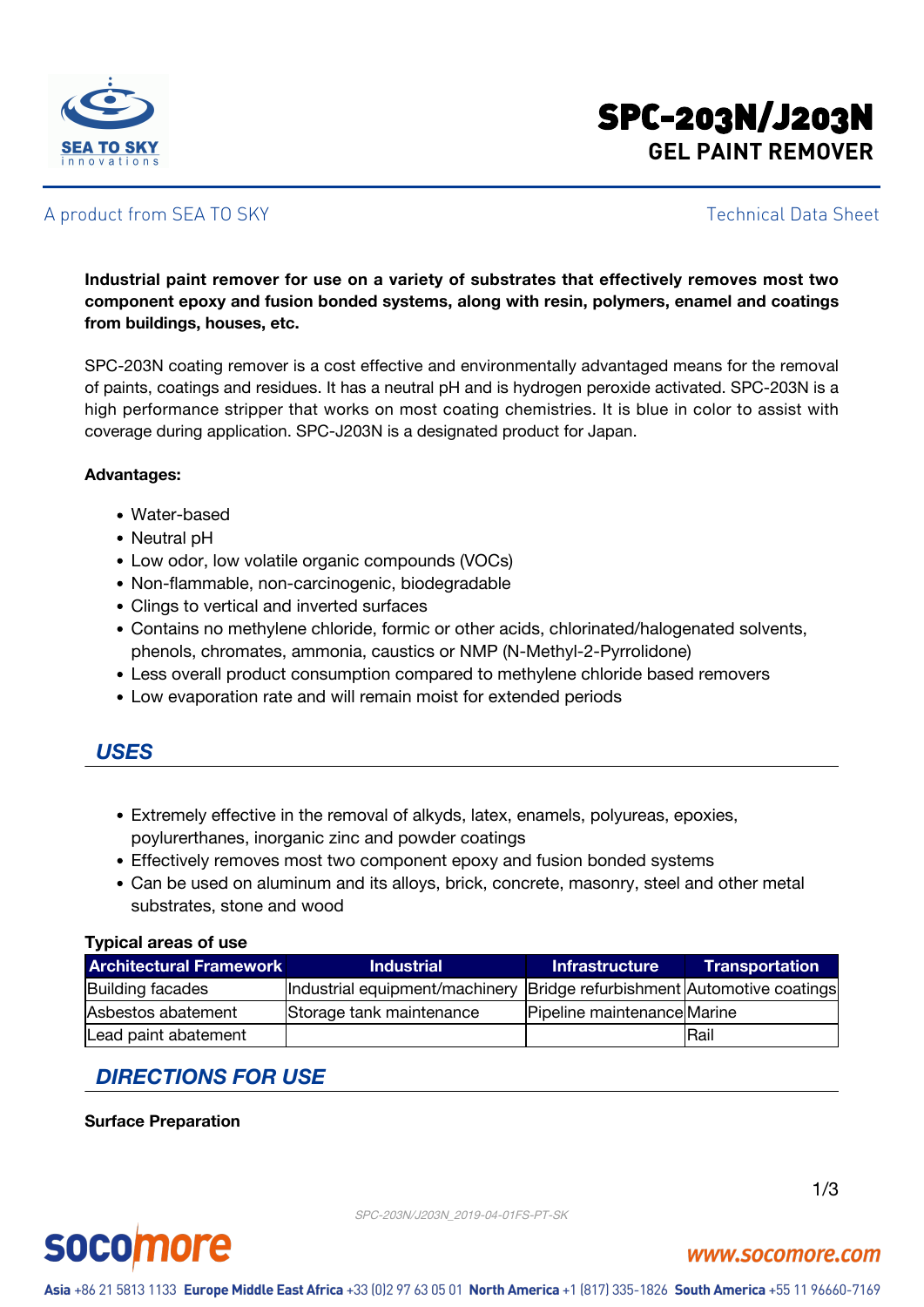- Surface should be free of dust, dirt and oils.
- Check the OEM manual for the appropriate masking procedure.
- Masking tape should be MIL-T-23397B, Type II or similar.
- Tape must be applied to clean surfaces and the edges pressed down with a piece of plastic to ensure adhesion.

#### **Thoroughly mix the remover each time prior to use.**

#### **Equipment**

- **Small area applications:** brush, roller (make sure the layer thickness is consistent).
- **Larger area applications:** airless piston pump. Chemical resistant drum pumps or pail electrical pumps e.g. Graco 226-040 2:1 ratio stainless steel barrel pump for smaller applications and Graco 224-040 5:1 ratio stainless steel barrel pump for larger applications.
	- $\circ$  Tip size drums: 0.053" 0.079" (Non-atomizing spray)
	- $\circ$  Tip size pails: 0.019" 0.023" (Non-atomizing spray)
	- PSI range: 800 working pressure and 3200 bursting pressure

Never leave pumps or hoses in the product after use or in storage. Thoroughly clean the equipment with water after use.

#### **Application Recommendations**

**Test area:** apply a small test application to determine appropriate equipment, proper product dwell times, application thickness, final removal and cleanup methods. **Application temperature:** 15 – 40°C (59 – 95°F) (Do not use below 5°C or 41°F) **Optimum coverage:** 1m<sup>2</sup> per liter (= 40 sqft per US gallon)

The product works better at warmer temperatures. Good ventilation should be provided in confined areas. Appropriate measures should be taken while working outside. The product may be applied in various conditions, please consult your Sea to Sky/ Socomore representative for further technical support in this regard. The quality of the application and product usage is dependent on the coating type, film thickness, ambient temperature and the chosen spray equipment.

#### **Dwell Time**

The dwell time depends on the type, thickness, number of layers, inter-adhesion of the paint and the temperature of the substrate. Allow sufficient dwell time to obtain optimum results. Most paint systems will take 1- 8 hours to lift. Some specialty coatings may require up to 12 hours of dwell time. 2-3 applications may be required to remove multiple paint layers from the substrate.

#### **Removal and Disposal**

Residue can be removed with a scraper, squeegee, wet/dry vacuum system or high-pressured water (use with caution so as not to damage the substrate). Do not store removal material or paint waste in metal containers. Always use a plastic liner when using metal containers.

- Dispose of removal residue and paint chips in vented plastic containers.
- Waste containers should not be completely filled nor tightly sealed as wet paint chips have a tendency to expand and need a breathing period of 24-36 hours.
- Only fill waste up to 75% of its volume
- Dispose of solid paint waste in accordance with local government regulations.

2/3

# **socomore**

#### www.socomore.com

Asia +86 21 5813 1133 Europe Middle East Africa +33 (0)2 97 63 05 01 North America +1 (817) 335-1826 South America +55 11 96660-7169